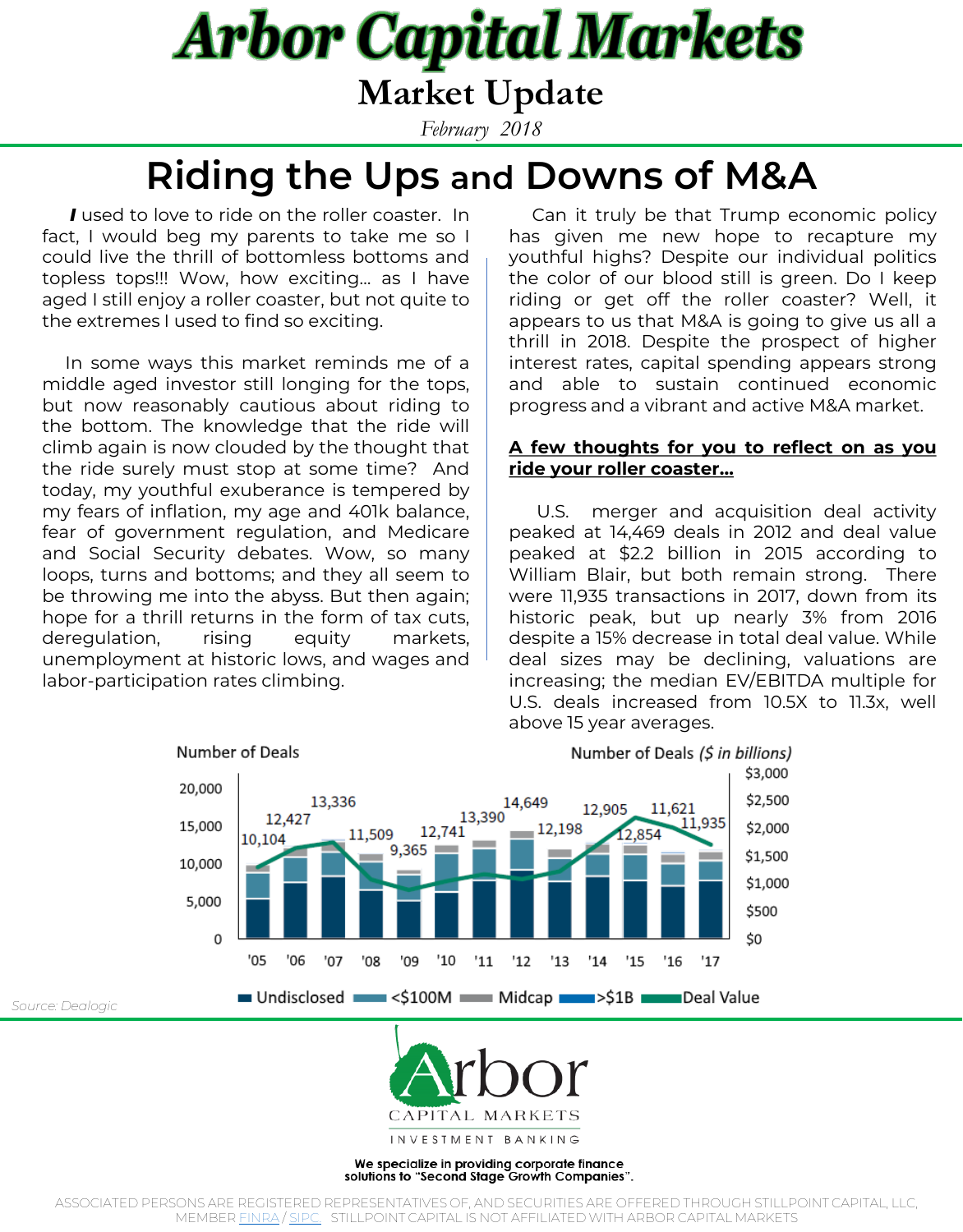According to William Blair, deal activity in the auto sector is up 3%, consistent with the entire market, but healthcare activity, while robust, is up only 1%. Building industry activity is up 20% and chemical/plastic deals are up 11%. However, deal sizes in these industries are all down significantly; the exception being health care which saw an increase over 50%.

**Tax Reform:** Most aspects of the 2017Tax Cuts and Jobs Act will have a positive impact on both equity and M&A activity. Lower corporate rates, combined with repatriated income, will clearly sustain valuations and free up capital for domestic transactions. On the other hand, lower tax rates, combined with limits on interest rate deductions, will negatively impact highly leveraged transactions; especially if interest rates continue to creep upward. Likewise, changes in NOL tax treatment will reduce incentives for NOL-based transactions.

**Trade Policy:** President Trump's recent tariff increases on steel and aluminum should have short-term positive impacts on domestic suppliers, but offsetting adverse effects on the auto industry and other steel and aluminum users. On the other hand, to the extent that the tariffs leverage improved could increase across the board.

**U.S. - By Deal Size** (EV/EBITDA)

**Inflation and Interest Rates:** The macroeconomic question is whether productivity and output can keep up with the release of pent-up monetary demand. If not, then we will see higher inflation and even higher interest rates which will reduce valuations.

In general, economic trends, bolstered by tax cuts and deregulation, appear strong and can sustain high levels of merger and acquisition activity through 2018. ACM believes that activity in the small markets (under \$50 million) which are dominated by small family businesses is likely to see increased activity in 2018.

Call or email today to see how we can help you break out and increase shareholder value through a sale, acquisition or with growth capital. Find your industry transaction comparable in the following pages.

### **Greg Buck - 734.678.0483**

Email – [gbuck@arborcapitalmarkets.com](mailto:gbuck@arborcapitalmarkets.com) and visit [www.arborcapitalmarkets.com](http://www.arborcapitalmarkets.com/) to learn more about ACM principals and experience.



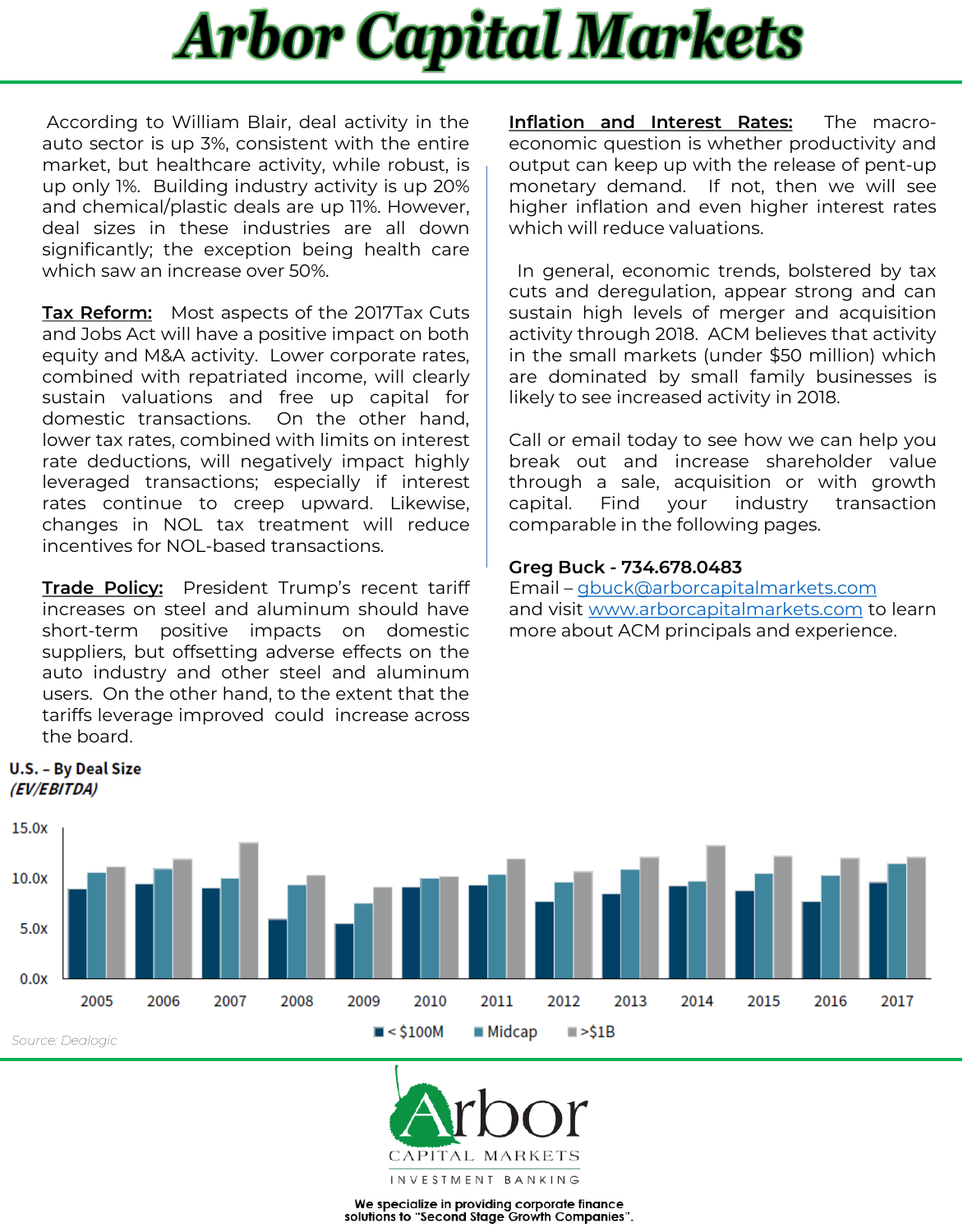## **Selected Industry Year-to-Date Transactions**

## **Auto Industry**

| <b>Buyer</b>                                                       | <b>Seller</b>                                          | <b>Target</b><br>Location | <b>Target</b><br><b>Description</b>                     | <b>Valuation</b>                         | <b>Comments</b>                    |
|--------------------------------------------------------------------|--------------------------------------------------------|---------------------------|---------------------------------------------------------|------------------------------------------|------------------------------------|
| October                                                            |                                                        |                           |                                                         |                                          |                                    |
| <b>KV Private Equity</b><br>llnc.                                  | Off Grid Trailers                                      | Canada                    | Off-road<br>expedition and<br>teardrop trailers         |                                          | Private equity<br>platform         |
| SF Motors Inc.                                                     | lInEvit Inc.                                           | California                | Battery modules<br>for electric vehicles                | \$33m                                    | Patented chassis<br>technologies   |
| November                                                           |                                                        |                           |                                                         |                                          |                                    |
| Mosaic Capital<br>Corporation<br>(TSXV:M)                          | Circle Tool and<br>Mold                                | Canada                    | Injection molding                                       |                                          | Succession issues                  |
| Zhejiang VIE<br>lScience &<br>Technology Co.<br>Ltd. (SZSE:002590) | Evatran LLC                                            | Virgnia                   | Wireless electric<br>vehicle charging<br>systems        | $$10.5$ million $1.8x$<br>Rev, 7.8x EBIT | <b>Wireless</b><br>technology      |
| <b>December</b>                                                    |                                                        |                           |                                                         |                                          |                                    |
| Horizon Global<br>Corporation<br>(NYSE:HZN)                        | Brink Group B.V.                                       | <b>Netherlands</b>        | Towing systems                                          | \$200 million, 1.3x<br>IRev.             | Product portfolio<br>and expertise |
| Deshler Group                                                      | Uni-Bond Brake<br>LLC.                                 | Michigan                  | Brake components \$3 million 0.2x Rev Aftermarket focus |                                          |                                    |
| February                                                           |                                                        |                           |                                                         |                                          |                                    |
| L.P.                                                               | Crestview Partners <i>ATC Drivetrain LLC. Oklahoma</i> |                           | <b>Automatic</b><br>ltransmissions and<br>gas engines.  |                                          |                                    |

### Price-LTM Normalized Earnings by Revenue



*Source: Industry reports and S & P Intelligence*

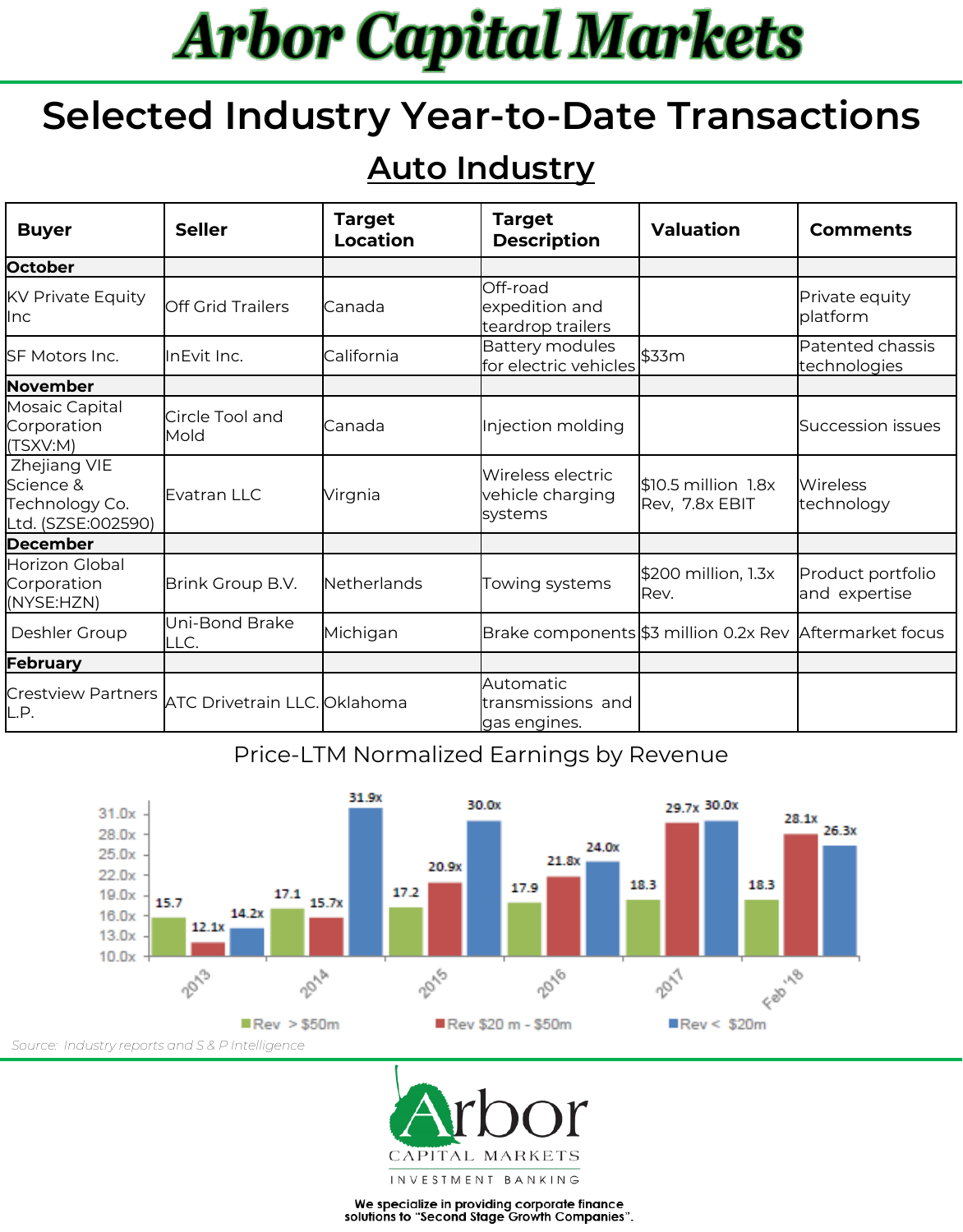## **Building Industry**

| <b>Buyer</b>                                                         | <b>Seller</b>                                  | Location   | <b>Target Description</b>                                          | <b>Valuation</b>                            | <b>Comments</b>                                                                          |
|----------------------------------------------------------------------|------------------------------------------------|------------|--------------------------------------------------------------------|---------------------------------------------|------------------------------------------------------------------------------------------|
| September                                                            |                                                |            |                                                                    |                                             |                                                                                          |
| Sun Capital<br>Partners Inc.                                         | Ames Taping Tools Georgia                      |            | A utomatic taping and<br>finishing tools                           |                                             | Private Equity platform                                                                  |
| October                                                              |                                                |            |                                                                    |                                             |                                                                                          |
| ORIX Mezzanine &<br>Private Equity and<br>AV Capital<br>Holdings LLC | American Insulated Georgia<br><b>Glass LLC</b> |            | Insulated, tempered,<br>laminated, and beveled<br>glass            |                                             | Private Equity platform                                                                  |
| Masonite<br>International<br>Corporation<br>(NYSE:DOOR)              | A & F Wood<br>Products Inc.                    | Michigan   | Wood and metal doors<br>and frames with quick<br>ship capabilities |                                             | Quick ship custom<br>machined and finished<br>wood doors                                 |
| November                                                             |                                                |            |                                                                    |                                             |                                                                                          |
| USG Corporation<br>(NYSE:USG)                                        | Ceilings Plus Inc.                             | California | Metal and wooden<br>ceilings and wall<br>products                  | \$52 million                                | Penetration into<br>larchitectural<br>specifications and cross-<br>selling opportunities |
| <b>December</b>                                                      |                                                |            |                                                                    |                                             |                                                                                          |
| Hexatronic Group<br>AB (publ)<br>(OM:HTRO)                           | <b>Blue Diamond</b><br>Industries, LLC.        | Kentucky   | High density<br>polyethylene pipe and<br>conduit products          | \$23 million-<br>$0.8X$ Rev,<br>5.8X EBITDA | Complementary portfolio                                                                  |
| <b>January</b>                                                       |                                                |            |                                                                    |                                             |                                                                                          |
| WillScot<br>Corporation<br>(NasdaqCM:WSC)                            | OnSite Space LLC                               | Indiana    | Pprefabricated mobile<br>and modular<br>commercial structures      |                                             | Key Midwestern markets                                                                   |
| February                                                             |                                                |            |                                                                    |                                             |                                                                                          |
| Jeld-Wen Holding<br>Inc. (NYSE:JELD)                                 | California Building<br><b>Supply</b>           | California | Door, millwork, and<br>hardware products                           |                                             | Expand customized door<br>capabilities                                                   |

### Price-LTM Normalized Earnings by Revenue



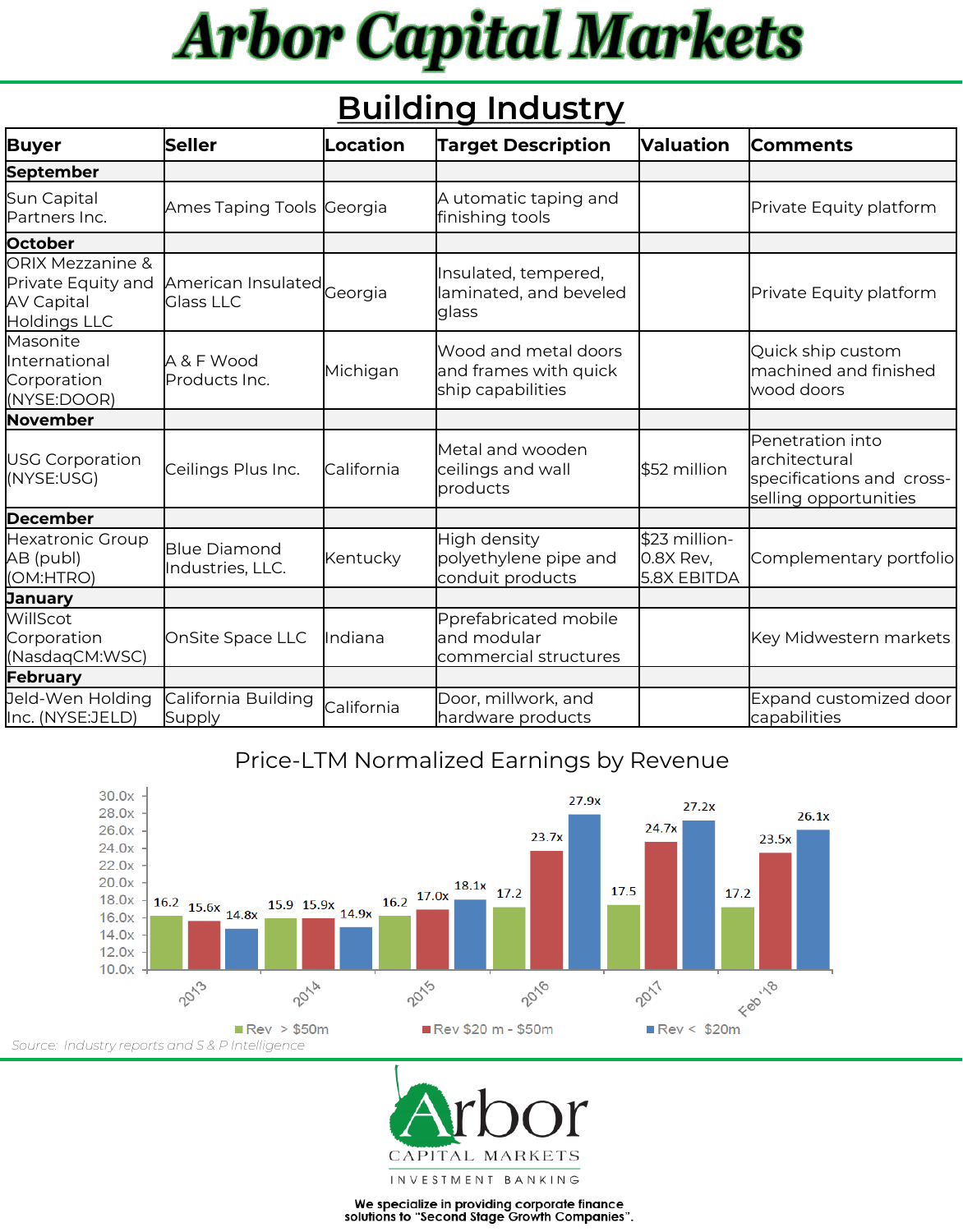## **Health Care Industry**

| Buyer                                                       | Seller                                         | Location          | <b>Target Description</b>                                   | <b>Naluation</b>                | <b>Comments</b>                                                  |
|-------------------------------------------------------------|------------------------------------------------|-------------------|-------------------------------------------------------------|---------------------------------|------------------------------------------------------------------|
| <b>September</b>                                            |                                                |                   |                                                             |                                 |                                                                  |
| Diplomat Pharmacy<br>Inc. (NYSE:DPLO)                       | <b>Focus Rx</b><br>Pharmacy<br>Services Inc.   | New York          | Home infusion and<br>specialty Rx<br>management services    | \$27 million                    | Geographic Growth                                                |
| October                                                     |                                                |                   |                                                             |                                 |                                                                  |
| <b>Webster Capital</b>                                      | Cirrus Medical<br>Staffing Inc.                | North<br>Carolina | Nurse Staffing                                              | \$37 million                    | Private equity buyer                                             |
| November                                                    |                                                |                   |                                                             |                                 |                                                                  |
| McLaren Health Care<br>Corporation                          | Mdwise Inc.                                    | Indiana           | Managed care for<br>vulnerable population                   |                                 | Expand out-state                                                 |
| Diplomat Pharmacy<br>Inc. (NYSE:DPLO)                       | Pharmaceutical<br>Technologies Inc.            | Nebraska          | Pharmacy benefit<br>manager                                 | \$47 milion                     | Proprietary claims-<br>processing system                         |
| <b>l</b> Great Lakes<br>Management<br>Services Organization | <b>Walker Surgical</b><br>Center LLC           | Michigan          | Surgery center                                              |                                 |                                                                  |
| <b>January</b>                                              |                                                |                   |                                                             |                                 |                                                                  |
| Alliance Physical<br>Therapy Partners, LLC                  | Franklin<br>Rehabilitation,<br>llnc.           | Wisconsin         | Rehabilitation services.                                    |                                 | Specialists in<br>musculoskeletal and<br>neurological conditions |
| February                                                    |                                                |                   |                                                             |                                 |                                                                  |
| ComForCare Health<br>Care Holdings LLC                      | <b>CarePatrol</b><br>Franchise<br>Systems Inc. | Arizona           | Assisted living<br>placement company                        |                                 | Expands footprint in the<br>older adult care space               |
| <b>Charles River</b><br>Laboratories<br>International Inc.  | <b>I</b> MPI Research<br>llnc.                 | Michigan          | Contract research<br>organization                           | \$800 million                   | Biotechnology client<br>base                                     |
| RI RCM Inc.<br>(NasdagCM:RCM)                               | <b>I</b> Intermedix<br>Corporation             | Florida           | Technology-enabled<br>revenue cycle<br>management solutions | $$460$ million;<br>2.4X Revenue | Technology-enabled<br>revenue cycle service<br>provider          |

### Price-LTM Normalized Earnings by Revenue



*Source: Industry reports and S & P Intelligence*